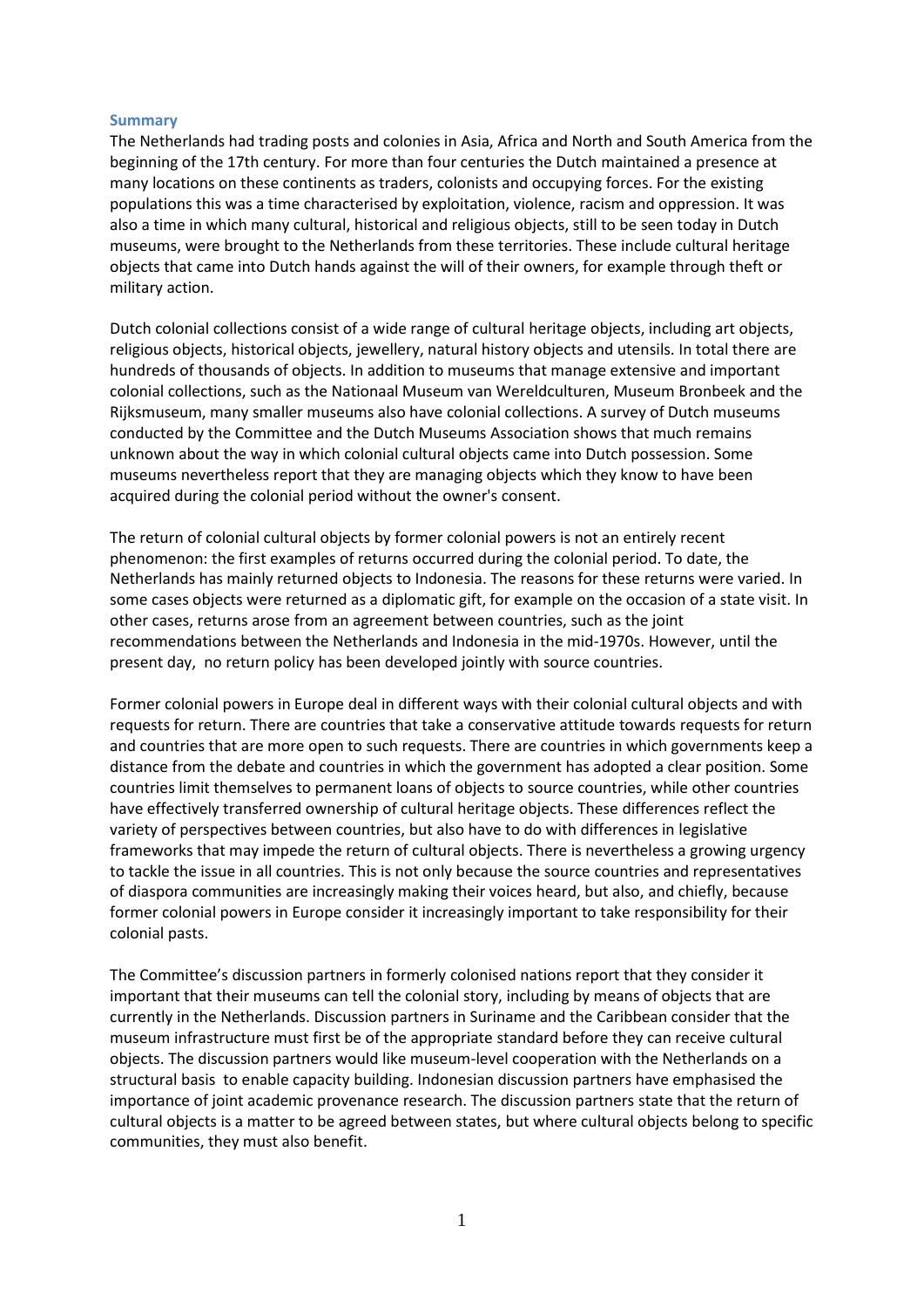A number of aspects are important to consider when dealing with colonial cultural objects and particularly with requests for their return. The first is the manner in which an object came into Dutch possession. A request for the return of a cultural object that was looted, for example, requires a different approach than a request to return a cultural object that was acquired legitimately by way of gift or purchase, or whose provenance history cannot be fully reconstructed. Other aspects to be taken into account are the cultural heritage object's importance, both for the source country and for the Netherlands, together with storage conditions and future accessibility of the cultural heritage object after return, as well as possible alternatives to a return. Finally, it is obviously important to identify who the current owner is: central government, another governmental authority or a private individual.

The handling of requests to return cultural objects is not so much a legal as an ethical question. This is due to the statute of limitations in Dutch law and the fact that international conventions relevant to colonial cultural objects do not have retroactive effect. The standards and principles of international humanitarian law and the ethical codes of international social organizations provide an effective guide for the ethical handling of return requests. They call for an accommodating response to requests for return, the guiding principle being that what was stolen must be returned. Unlike a number of other European countries, Dutch law does not oppose the return of colonial cultural objects by the State to source countries.

## **Recommendations of the Committee to the Minister of Education, Culture and Science**

- 1. The Committee considers that the first step in developing a policy on dealing with colonial collections is the recognition that an injustice was done to the local populations of former colonial territories when cultural objects were taken against their will.
- 2. The second step is expressing a readiness to rectify this *historical injustice*, which is still perceived as an injustice today, wherever possible and to make this readiness a key principle of the policy on dealing with colonial collections.
- 3. The Committee recommends adopting that policy after agreeing it with the countries where the Netherlands exercised longstanding colonial authority, in particular Indonesia, Suriname and the Caribbean islands. These countries' views must be respected and accommodated, with a bespoke approach being taken for each country as necessary. Only a shared policy for dealing with colonial cultural objects can lead to satisfactory outcomes for all parties. In other words, to be watchful that the actions of the past are not repeated, namely a neo-colonial mindset informed primarily by the views, feelings, standards and values of the former colonial power.
- 4. To contribute to this joint development of policy, the Committee recommends conveying to the countries where the Netherlands exercised colonial authority a readiness to *return unconditionally* all those cultural heritage objects where it can be demonstrated, with a reasonable degree of certainty, that they came into the possession of the Dutch State subsequent to the source countries suffering an involuntary loss of possession. This should obviously apply to the extent that the source country also wishes for such a return.
- 5. The readiness to return cultural objects unconditionally means, importantly, that the redress of an historical injustice through a request for return is not weighed against other interests, however relevant these may be in themselves. In the Committee's opinion the redress of an injustice is not only achieved by the specific case of return but also, and especially, through making a core principle of the policy the acknowledgement and rectification of this injustice.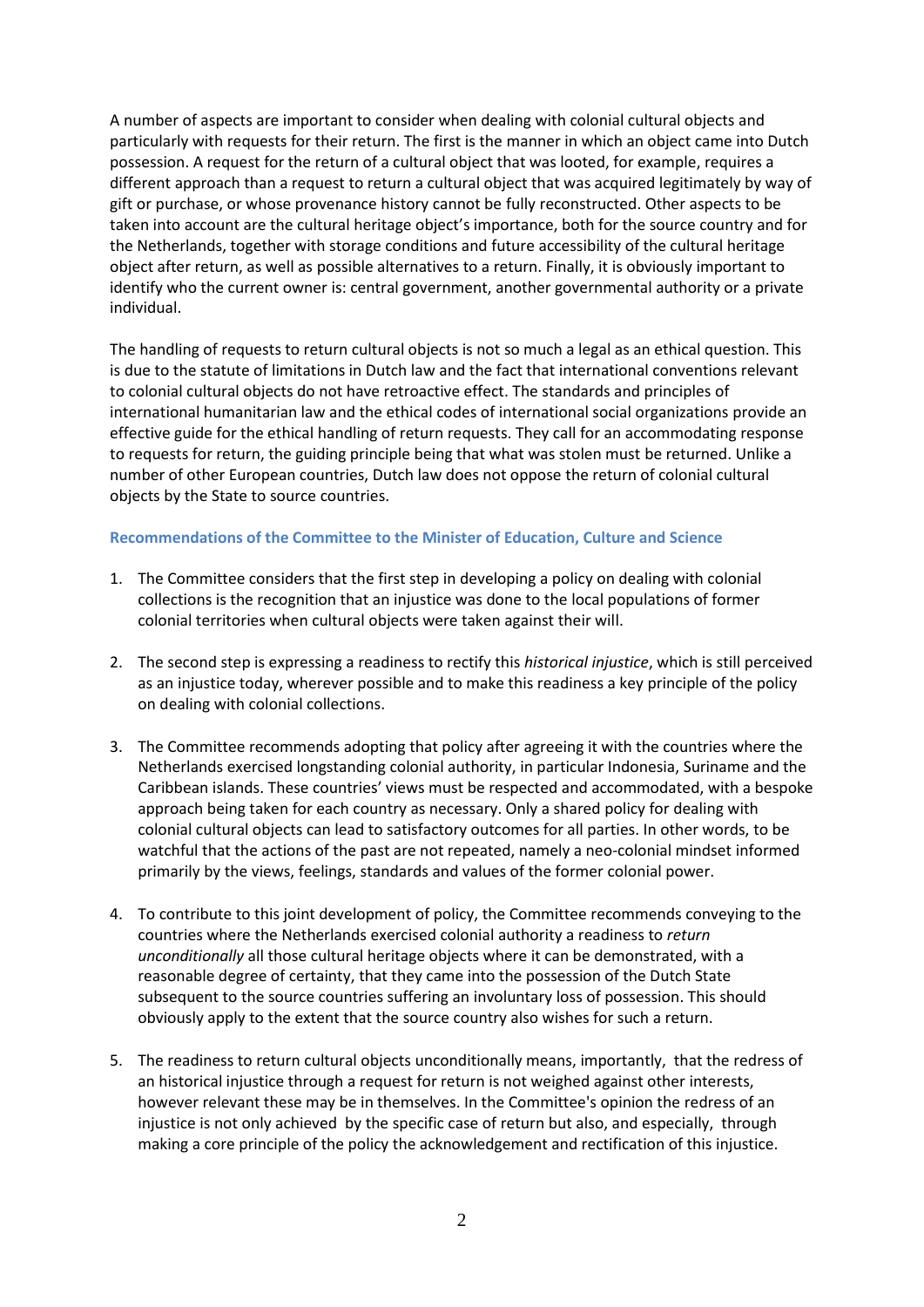- 6. The Committee recommends informing former colonial territories of the Netherlands that it is also prepared to consider requests for the return of cultural objects in state-owned collections whose provenance history cannot be fully determined or does not indicate involuntary loss of possession. This should apply in cases where cultural heritage objects are of particular *cultural, historical or religious* importance for source countries. In contradistinction to the case of cultural objects that were subject to involuntary loss, the Committee advises that the assessment of these requests should be undertaken on the basis of reasonableness and fairness, weighing up the importance of a return to the source country against other relevant interests. In the case of these requests, the fundamental argument is not one of redressing an injustice but of honouring an especial significance to the source country. Examples of interests to be weighed are the importance of a cultural object for the Netherlands, the storage conditions and accessibility after a possible return and the alternatives to a return.
- 7. The Committee also recommends considering requests for the return of cultural objects in the possession of the Dutch State from source countries colonised by *other [European] powers*. As such requests may require a consideration of a broader range of concerns, the Committee recommends taking a decision on the basis of reasonableness and fairness and on the basis of a balance of interests. Nevertheless, if the request concerns a cultural object that was lost involuntarily, the Committee considers that here too the guiding principle must be the redress of an injustice. This is because, regardless of whether the Netherlands itself played a part in causing the original injustice, as the current owner of the cultural object it is the only party capable of rectifying that injustice.
- 8. A decision on a request for the return of a cultural object to the source country, where the cultural object is currently in possession of the [Dutch] State, must be taken by the Minister of Education, Culture and Science. The Committee recommends that the Minister makes decisions on such requests on the basis of a *public opinion of an independent advisory committee appointed for the purpose.* This means that the Minister's decisions are based on expert judgement arrived at independently of the interests of ownership.
- 9. The Committee recommends establishing an *Expertise Centre for the Provenance of Colonial Cultural Objects* with the tasks of verifying the provenance of cultural objects in the event of requests for return, conducting or commissioning additional provenance research as necessary, establishing, managing and generally providing access to a database on the provenance of colonial cultural objects in Dutch museums, and promoting the development of expertise among museums.
- 10. A necessary condition for the implementation of the policy line recommended by the Committee is knowledge as to the extent of colonial cultural objects held in Dutch museums and the manner in which they were acquired. For source countries this knowledge is indispensable to their requests for the return of cultural objects. The Committee recommends that the Minister alert museums to their responsibility to research the provenance history of their colonial cultural objects and make their knowledge of it accessible to the countries of origin.
- 11. The Committee's discussions with representatives of sources countries repeatedly highlighted that they were not only concerned with the return of cultural objects. Support in establishing a museum infrastructure with good storage conditions, training of expert staff, the opportunities for students to hold internships in Dutch museums, undertaking joint research and exchange of knowledge were repeatedly raised as important matters by source countries. Through these discussions the Committee came to the view that appropriate handling of requests for return was not an end point, but should be part of a collaborative relationship between the Netherlands and the source countries in which they draw on knowledge together to tell the story of the